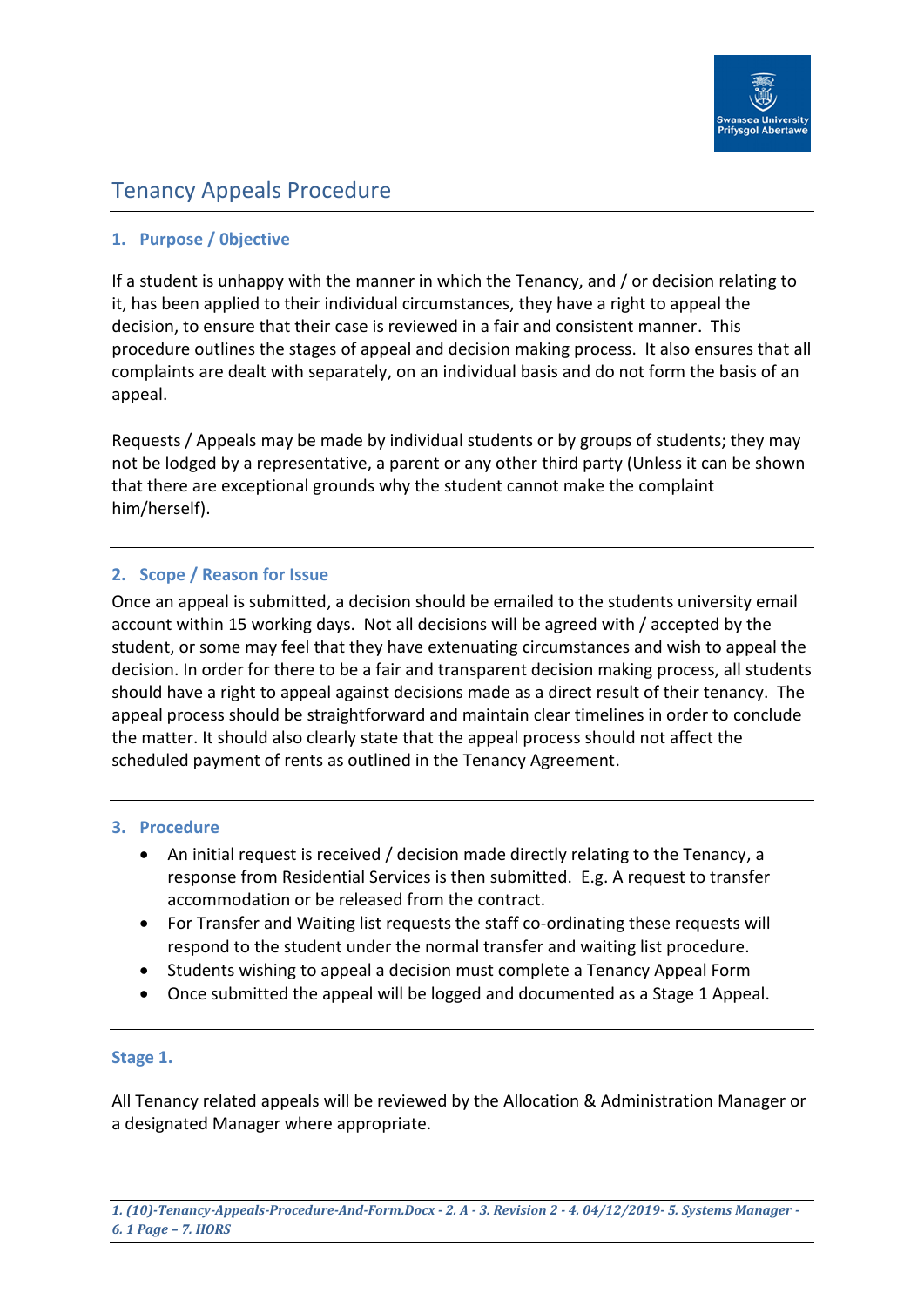*If new information / supporting documentation is received at this stage, it is dealt with as a normal request and not a Stage 1. Appeal, as the outcome could have been judged differently on the basis of the new information.*

The Allocation & Administration Manager will:

- Acknowledge the appeal within 5 working days of receipt.
- Review the decision and all necessary documentation to ensure it is in line with the Tenancy agreement.
- Consider the appeal and decide whether the previous decision should be upheld based on the following criteria:
	- *Did the decision breach the Tenancy Agreement or any said part?*
	- *Was all relevant information available at the time of the original decision?*
	- *If all alternatives were investigated at the time of the request.*

Any complaint / repair issues should be separated from the appeal process and dealt with accordingly, unless there is a direct correlation between the complaint and the Tenancy.

# Decisions relating to Stage 1 should:

- 1. Clearly outline the reason for the decision.
- 2. Be communicated via email to the Students university email account within 15 working days of the appeal.
- 3. State notify the student at what stage the appeal was reviewed under and the next course of actions open to them, i.e. take the appeal to Stage 2
- 4. Not affect the scheduled payment of rents as outlined in the Tenancy Agreement
- 5. Notify the student of the 15-day timescale in which to appeal.
- 6. Be proofed by another member of staff
- 7. Be logged in the appeals file

## **Stage 2.**

If at this stage the student wishes to appeal the Stage 1 decision, the student needs to write in and outline on what basis the decision should be appealed. The appeal is then logged as a Stage 2 Appeal and reviewed by:the Head of Residential Services and / or a Senior Manager where appropriate.

The Head of Residential Services and / or Senior Managers will consider the Stage 2 appeal and review what lead to the decision and was it appropriate, reasonable and justifiable given the circumstances.

Decisions relating to Stage 2 should:

- 1. Clearly outline the reason for the decision.
- 2. Be notified via email to the Students university email account within 15 working days of the appeal.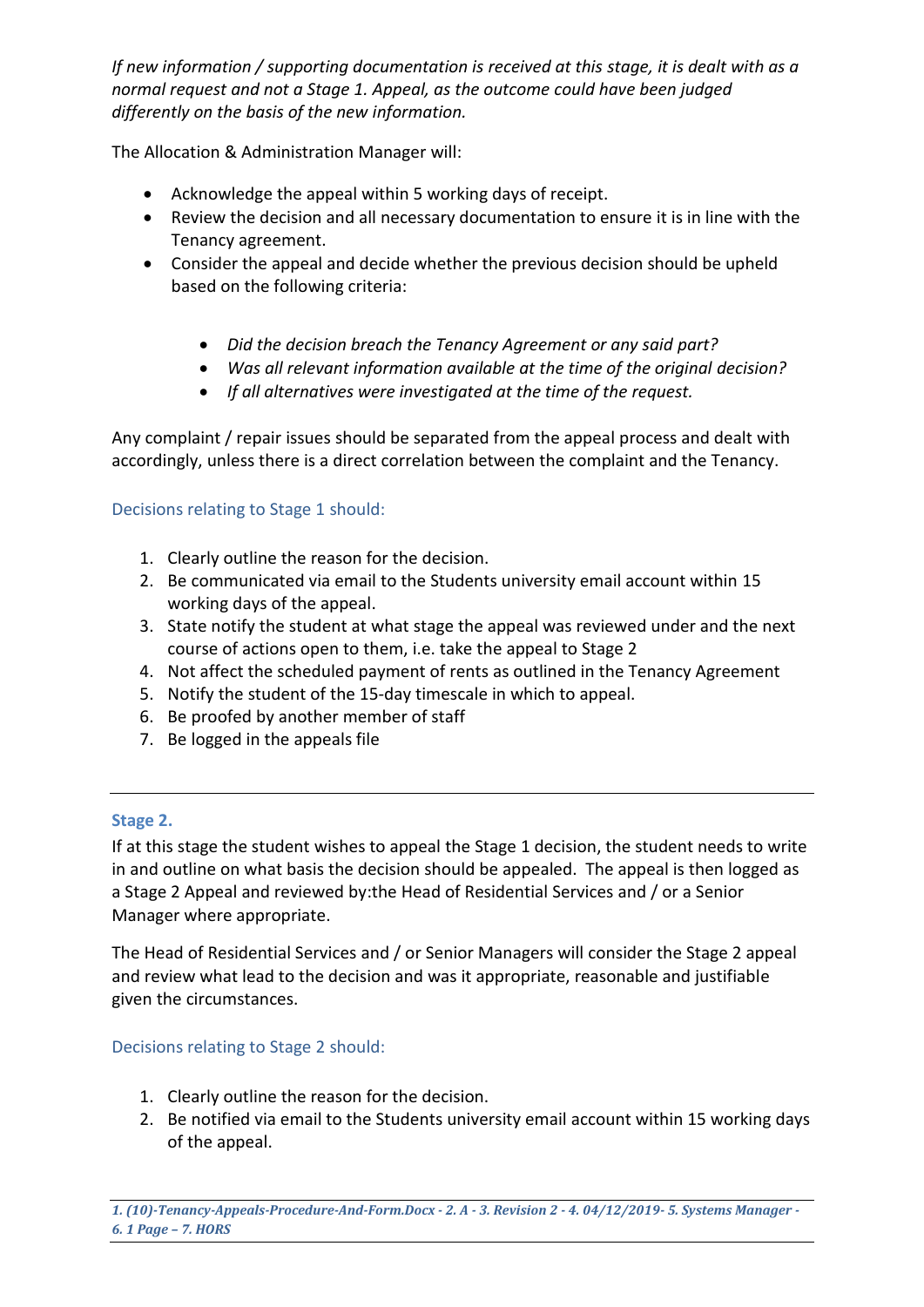- 3. The notice to the student should state at what stage the appeal was reviewed under and the next course of actions open to them, i.e. take the appeal to Stage 2,
- 4. Not affect the scheduled payment of rents as outlined in the Tenancy Agreement
- 5. Notify them of the 15-day timescale in which to appeal.
- 6. Be proofed by another member of staff.
- 7. Logged in the appeals file.

#### **Stage 3**

If at this stage the student wishes to appeal the Stage 2 decision, the student needs to write in and outline on what basis the decision should be appealed. The appeal is then logged as a Stage 3 Appeal:

- Director of Student Services / or nominee
- *1. Responsibility*
- Head of Residential Services
- Director of Student Services
- Allocation & Administration Manager
- Systems / Finance Manager
- Residential Operations Manager
- *2. Applicable to:*
- All Staff & Students

## *3. Definitions / Descriptions*

 Tenancy Agreement - *a written agreement specifying the terms of the rental or temporary possession of a property*

## *4. Related Documentation*

- Student Appeal Form.docx below.
- *5. Distribution*
- All Staff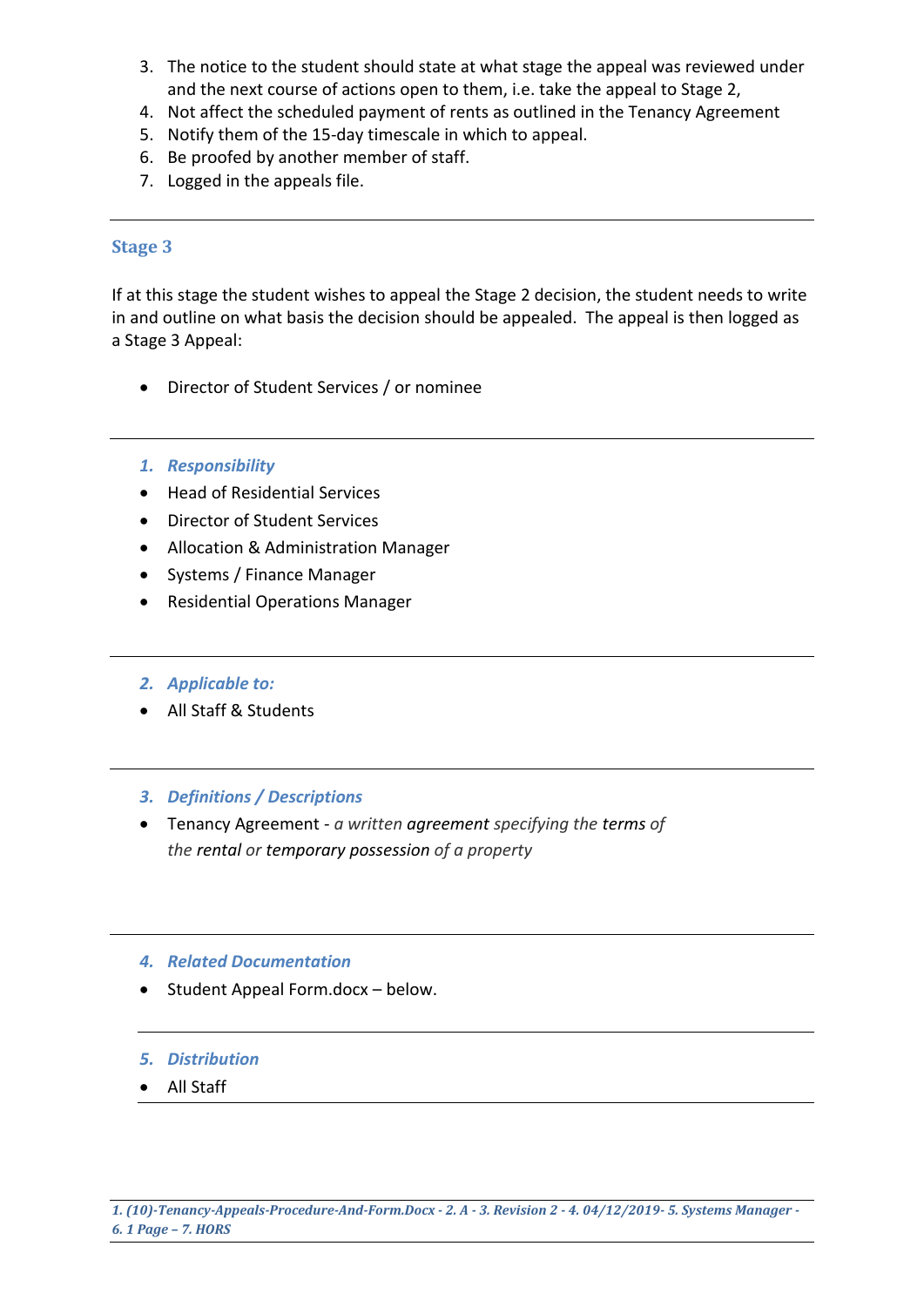*Date Stamp:*



# Tenancy Appeals Form

If you have made a request relating to your Tenancy, received a decision and are not happy with the outcome you may appeal by completing this form.

- 1. Before completing this form, please ensure that you have read the Residential Services' Tenancy Appeal Procedure online.
- 2. Submit this form to Residential Services Central Office at the address below, via e-mail to [accommodation@swansea.ac.uk](mailto:accommodation@swansea.ac.uk) or in person to Residential Services in Penmaen Residence.

*Head of Residential Services Residential Services Penmaen Building Swansea University Singleton Park, Swansea. SA2 8PP*

- 3. Please keep a copy of this form plus any material you submit for your records.
- 4. We will acknowledge receipt of your complaint **within 5 working days**. (I.e. excluding, public holidays and official University holidays).
- 5. You will receive a written response **within 15 working days** of the complaint being received. If circumstances mean a full response is likely to take longer, we will inform you of this and ensure a new timescale is set and communicated to you.
- 6. Unless agreed otherwise, the Residential Services Tenancy Appeal Procedures will be followed.

All appeals will be dealt with confidentially, though enquiries may have to be made to investigate the matters that are the subject of the appeal.

The effectiveness of any appeal procedure depends on the University being able to collect appropriate information from the parties involved in order to investigate the matter properly. For this reason, anonymous or 3rd Party appeals will not be dealt with.

If you need advice in preparing your appeal, you are advised to seek help from your Students' Union Advice Centre or Student Support Services.

If your appeal relates to other areas of the University outside of Residential Services, please refer to the [University's Complaint Procedure](http://www.swansea.ac.uk/registry/academicguide/conductandcomplaints/complaintsprocedure/6procedurefordealingwithastudentcomplaint/) online.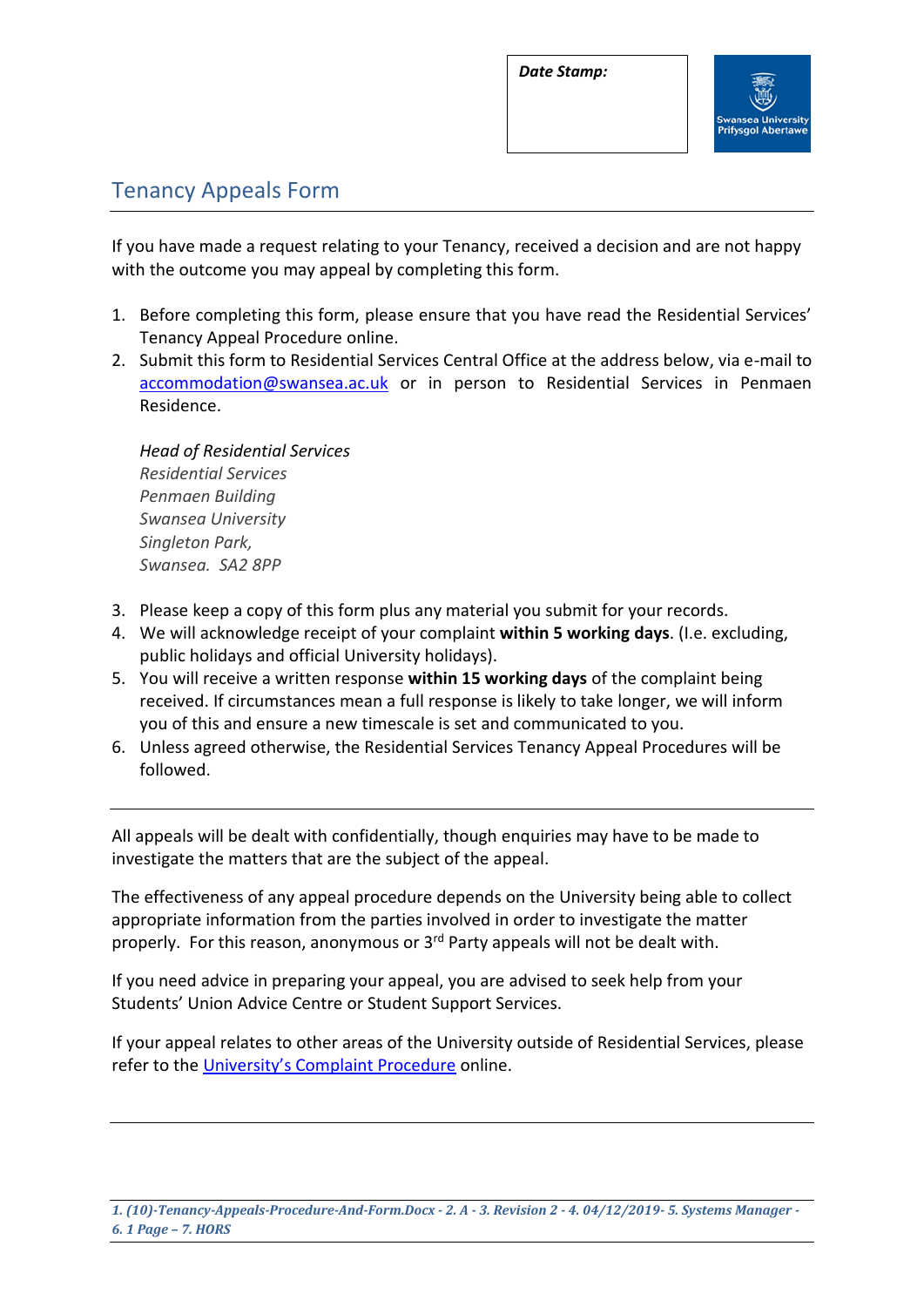*Date Stamp:*



# Residential Services Tenancy Appeals Form

# **SECTION 1 – YOUR DETAILS**

| <b>Student No:</b>        | <b>Full Name:</b> |  |
|---------------------------|-------------------|--|
| <b>Contact Tel. No:</b>   |                   |  |
| <b>Term Time Address:</b> |                   |  |
| <b>Postal Address:</b>    |                   |  |
|                           |                   |  |
|                           |                   |  |
| <b>Email Address:</b>     |                   |  |

#### **SECTION 2 – YOUR APPEAL**

| $\vert$ (a) Please set out the details of your appeal, including copies of any relevant<br>documentation.                       |  |  |  |  |
|---------------------------------------------------------------------------------------------------------------------------------|--|--|--|--|
|                                                                                                                                 |  |  |  |  |
|                                                                                                                                 |  |  |  |  |
|                                                                                                                                 |  |  |  |  |
|                                                                                                                                 |  |  |  |  |
|                                                                                                                                 |  |  |  |  |
|                                                                                                                                 |  |  |  |  |
|                                                                                                                                 |  |  |  |  |
| $\vert$ (b) Please explain why you feel your appeal should be reviewed; please attach copies of<br>any relevant correspondence. |  |  |  |  |
|                                                                                                                                 |  |  |  |  |
|                                                                                                                                 |  |  |  |  |
|                                                                                                                                 |  |  |  |  |
|                                                                                                                                 |  |  |  |  |